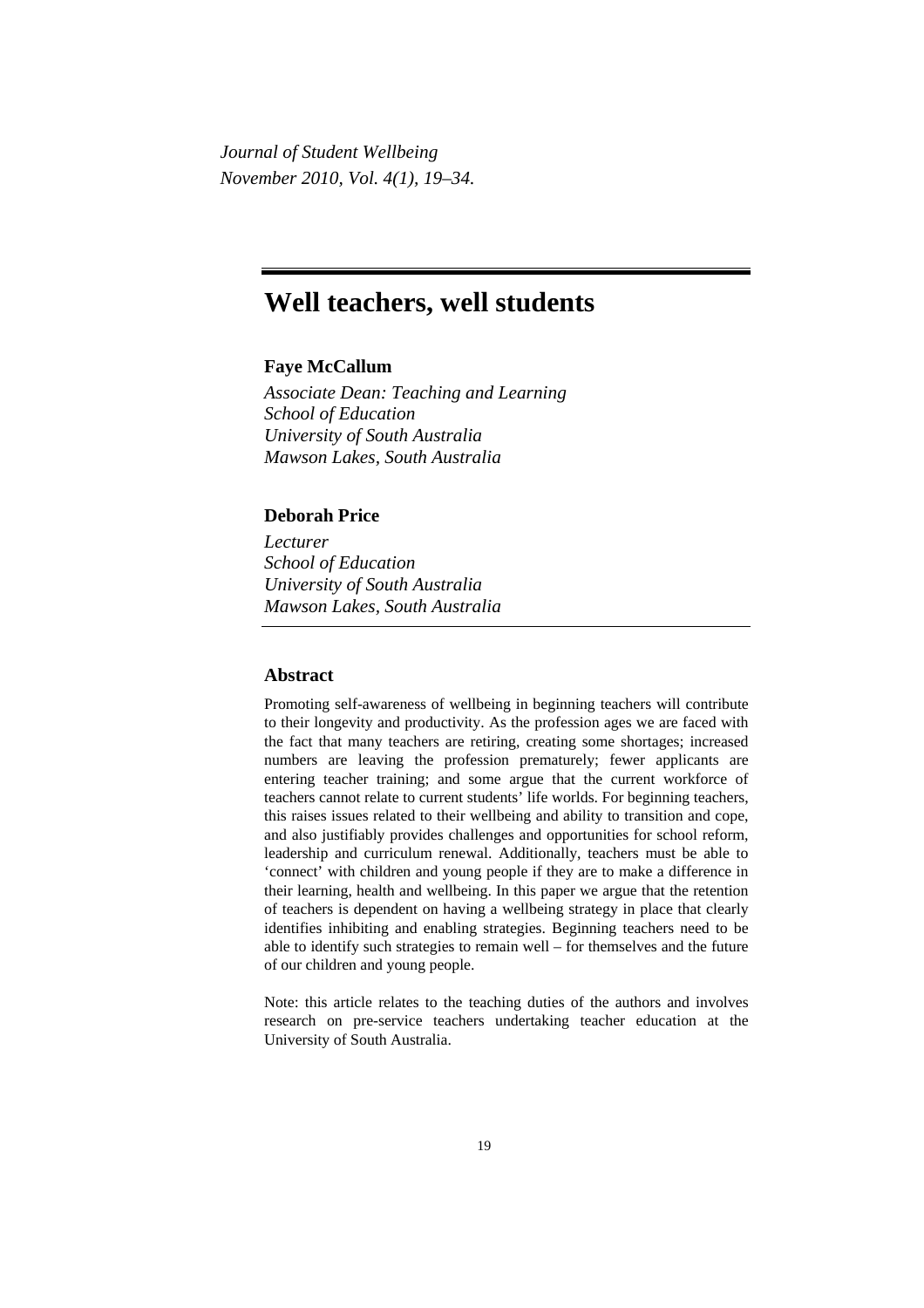#### **Introduction**

Educational discourse for beginning teachers predominantly identifies experiences, qualities and ideas to enable student wellbeing. There also exists in the discourse a persistent focus on student achievement and the desire for them to fulfil their maximum educational potential in order to contribute to society. The link between these two drivers (student wellbeing and student achievement) suggests that the teacher has a role to play, so in this paper we explore the notion that well teachers promote well students. Wellbeing constructs, and conceptual frameworks for both student and teacher wellbeing, identify a number of enabling factors that, we argue, centre on holistic, multidimensional wellbeing. These frameworks acknowledge that, to be well, physical, social, emotional, cognitive and spiritual dimensions need to be valued. Taking responsibility and developing a sense of agency in one's own wellbeing is central to productivity, wellness and a sustained teaching career. Enabling teacher wellbeing experiences demands active participation, consisting of physical activity, cognitive stimulation, social interactions and a connection with significant places. Connectedness and communication are essential to establishing supportive and productive communities. A positive attitude, taking ownership and responsibility, along with identifying as a lifelong learner are qualities that sustain teacher wellbeing and identity. Ideas for enabling teacher wellbeing include working with like-minded people in collaborative endeavours as well as the importance of maintaining a work–life balance.

Wyn (2009) described how wellbeing has become increasingly significant since the 1980s and has moved from a focus on economic, physical health, women's health and children's wellbeing to an emerging focus on individualised responsibility for wellbeing, 'an increasing emphasis on the moral and social responsibility that individuals hold for managing their personal wellbeing at home and at work' (Wyn 2009, p. 7). White and Wyn (2008, p. 223) added that there is widespread interest in the ways in which young people themselves manage to be well and in the role of institutions such as health, education, family and juvenile justice in promoting young people's wellbeing. In a 2007 article, Wyn argued that new social and economic developments may have a deleterious effect on the changing preparation of our young people for the future. The school curriculum, despite some historical foci on health and fitness, fails to provide adequately for a holistic view of health and wellbeing and, in fact, negates the current life worlds of school age children (2007, pp. 35–36). Despite some examples of schools embracing a notion of wellbeing, many fail to address the lifestyle needs of young people. Exacerbating this problem is the capacity for teachers to address the needs of young people in changing times and to prepare them adequately for the uncertainties of the future. These factors, which can be more pronounced for beginning teachers, influence teacher wellbeing and ultimately the wellbeing of students. In order for teachers and educational leaders to have a positive impact on the wellbeing of students' lives, to model good practice in wellbeing, and to assist young people to prepare for the future as they transition through schooling, they must be well themselves.

Teacher retention and attrition is a global concern. As Moon (2007, pp. 25–27) reported, the number of full-time equivalent teachers leaving the profession has increased in recent years. For example, in the UK, of the approximately 10 per cent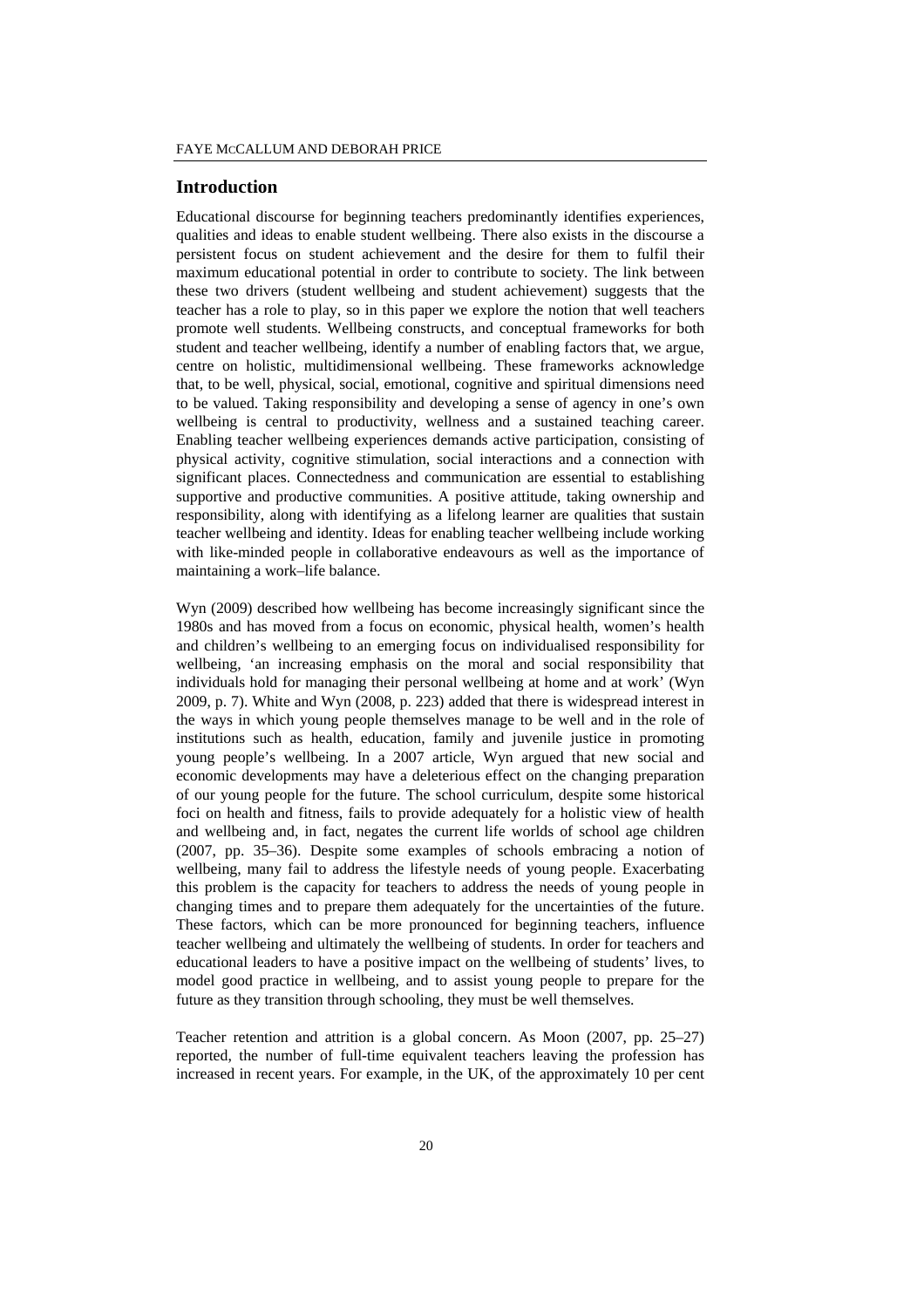of teachers who left in 2003/04, 25 per cent retired (many were in leadership posts) and the remainder moved out of the service altogether. He claimed that there are problems attracting entrants to teaching, with some specialist areas already in crisis. Ross and Hutchings (2003, p. 30) claimed that the greying of the teaching force means there is a high and increasing turnover of head teachers and the cohort to replace those in leadership positions is small. Farber (1991, cited in Hakanen, Bakker and Schaufeli 2006) estimated that between 5 per cent and 20 per cent of United States teachers are burned out and the significance of this is that teacher stress and burnout affect the schools' study climate, lower morale, prevent the attainment of educational objectives, and increase the probability of teachers leaving their posts. Yong and Yue (2007, p. 79) claimed that this has a flow-on effect on students in schools.

In Australia, as in other industrialised countries, the status of teachers is declining too (Louden 2008; Moon 2007). The increased focus on standards, while meritorious, inadvertently contributes to increased anxiety in teachers despite teacher education programs and professional development aimed at addressing this pressure. In South Australia, Hugo (2007) found that teaching was seen as a shortterm career by beginning teachers and teacher stress and heavy workload explain why many young teachers leave within their first five years. Hugo found the following issues to have a negative impact on new teachers: increased global competition for talent (better pay and conditions, better promotional opportunities); increased emphasis on human capital (graduates seek higher paid employment); changing occupational patterns (graduates change jobs more frequently); and the increasing demands of the student clientele. We would also add that because teacher salaries peak when young teachers reach their mid 30s there is lack of reward for good performance. Also, there are no clear career paths, work is now more performance based and corporatised, teaching is viewed as a path to other careers, and teachers' long hours are also seen as invisible to the general public, leaving them feeling undervalued and overworked.

The changing nature of teachers' work and how it is regulated and managed within the twenty-first century plays a significant role in job satisfaction. For example, there is an incongruity between demands placed upon teachers and the ability to resource such demands. These include emotional demands (such as student discipline, counselling/social work), social support, performance management, mentoring and organisational leadership. Additionally, the cognitive and emotional effort required for the physical, psychological, social and organisational aspects of teaching may impact on performance especially if these demands are required at a sustained level. Continually evolving pedagogy, policy development, rapid development in the area of ICTs (information and communication technologies), social and political pressure, curriculum, methodology and assessment promotes relentless demands on teachers, even the most dedicated and experienced (Leggo 2005).

Deficit media views can influence perceptions of the teaching profession to such an extent that the negativity can impact on teacher morale. Recent media reports have focused on the impact of large class sizes, the low literacy and numeracy levels of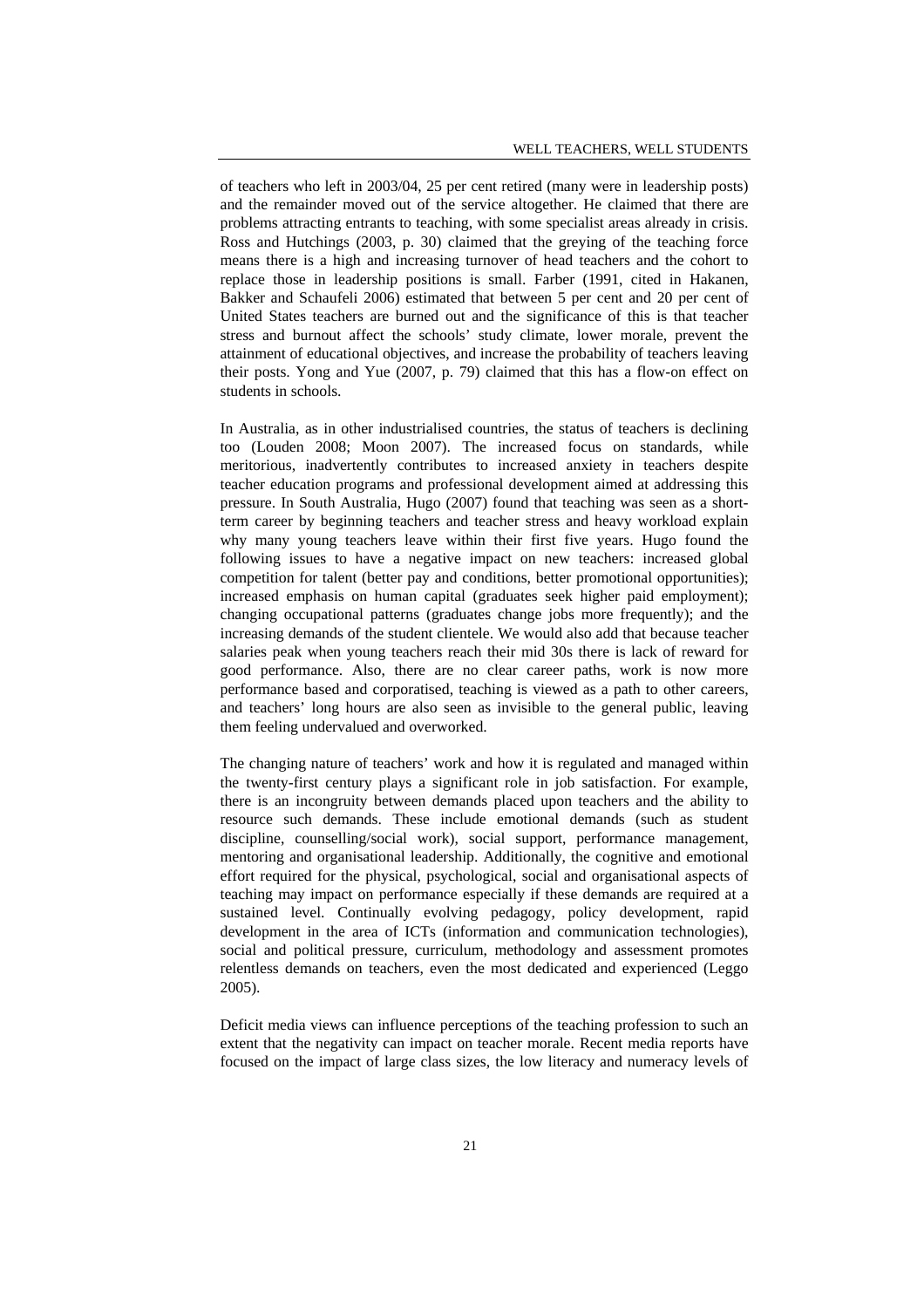children, the perceived increase in disruptive behaviour, individual case studies of students' needs not being met, sexual abuse and harassment cases, inclusion issues, industrial action over poor pay and conditions, the perception that teachers have extensive school holidays, and an assumption that students lack a sense of values and morals. And then there appears to be societal changes in family structure, movement away from a sense of local community with no sense of belonging, and there is globalisation and easier access to worldwide information and communication. These factors demand that education must play a role in promoting a sense of belonging, values-based learning, engaging at-risk students, child protection, social networking and keeping abreast of mass media influences. However, these social and political pressures fuel unrealistic expectations of teachers.

The school macro system and classroom micro system are influenced by a multitude of interpersonal relationships: between teachers, students, parents, support personnel, leadership and community groups. Daily changes in the balance of these relationships place ongoing demands on teachers which ultimately influence the learning environment, behaviour and classroom climate. These interpersonal relationships may contribute to a negative work climate, and lack of support, recognition, trust and respect amongst colleagues, parents, leadership and students (Butt and Retallick 2002).

Continued political and economic issues (for example, the Council of Australian Governments' agenda and the new National Curriculum in Australia) have provoked certain local, national and international challenges for the teaching profession which can contribute to stress, burnout, work overload and job dissatisfaction. These terms are commonly echoed in the literature (Singh and Billingsley 1996, cited in Pillay, Goddard and Wilss 2005) and can lead to a 'range of physical disorders' (Lantieri and Nambiar 2004, p. 121). Teachers may experience burnout (Hakanen, Bakker and Schaufeli 2006; Hart et al. 2000) and, as research has indicated, this can affect the quality of teachers' work and interactions with students. We suggest that a focus on wellbeing during teacher training and in the early years of a teacher's career may be a positive influence for beginning teachers, enabling them to respond to demands in a more positive, productive and beneficial way which will enable the wellbeing of the students with whom they interact.

#### **Wellbeing defined**

Recent studies show that a fifth to a third of young people today experience significant psychological distress or disturbance (Cummins et al. 2002, p. 36). Bernard, Stephanou and Urbach stated:

Four in 10 students worry too much, 3 in 10 students are very nervous/stressed, 2 in 10 students have felt very hopeless and depressed for a week and have stopped regular activities, a third of students lose their temper a lot and are sometimes quite mean to others, two-thirds of students are not doing as well in their schoolwork as they could, and 4 in 10 students have difficulty calming down. (2007, p. 5)

This diminished and often debilitating loss of hope and wellbeing is a reason for making wellbeing a key aspect of teacher education programs. Through this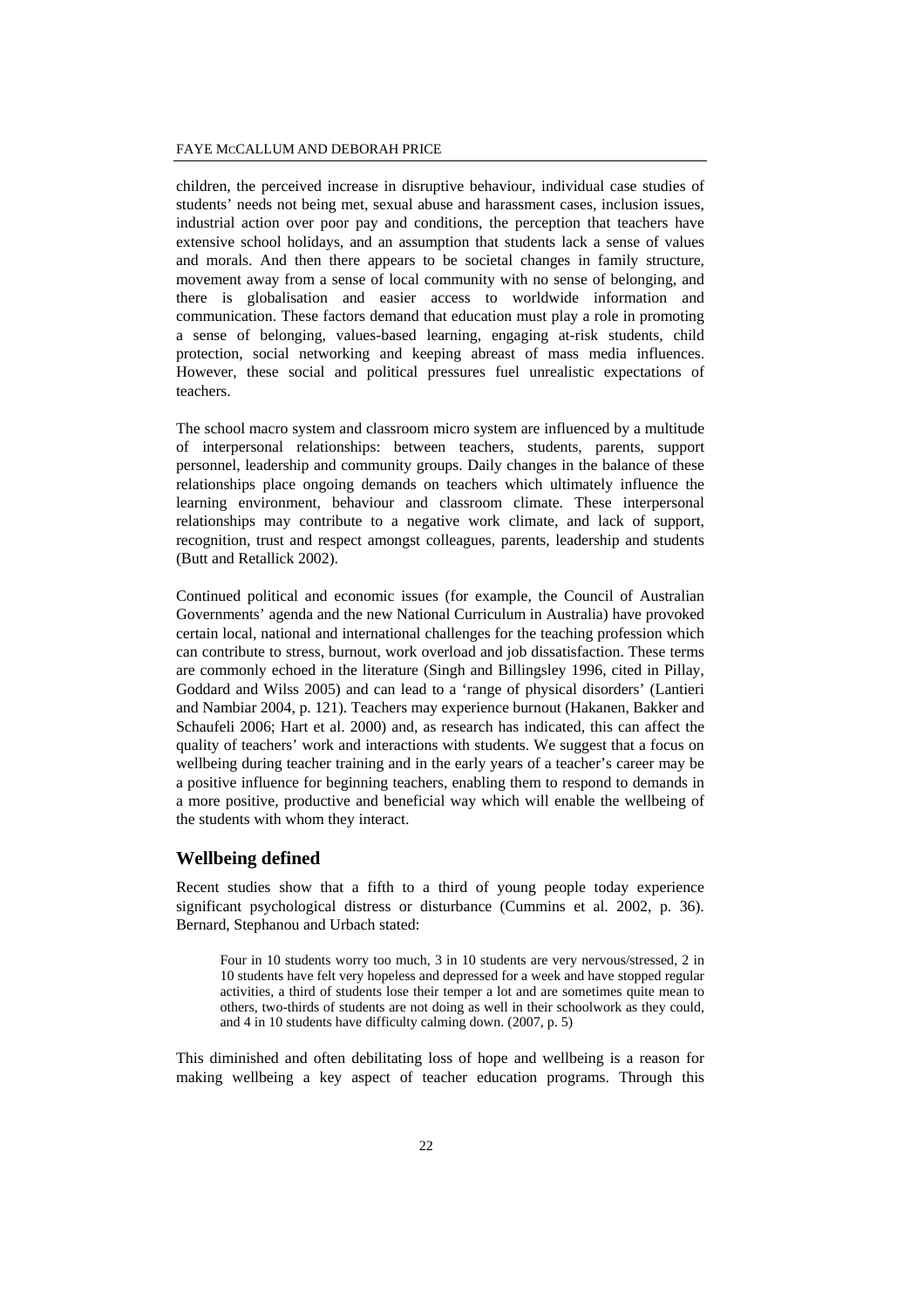promotion, a notion of wellbeing that encompasses all the dimensions (social, emotional, physical, cognitive and spiritual), which is referred to as 'whole person' learning, is needed. Rogers (1980), Berman (1989) and Wilber (2000) consider this to be necessary for personal and community wellbeing. Wellbeing and relationships development emphasises the importance of valuing difference and diversity and is described by Holmes (2005) as a state of being comfortable, healthy and happy. Roberts calls it a 'holistic subjective state which is present when a range of feelings, among them energy, confidence, openness, enjoyment, happiness, calm, and caring, are combined and balanced' (2005, p. 6, quoted in DECS 2007). This state can lead to respecting and developing productive and affirming relationships with adults, peers, other species and physical environments. As a result, young people become empowered by viewing the world critically, experiencing it physically, and then acting independently, cooperatively and responsibly. This promotes 'wellbeing' that encompasses the dimensions of learning.

In this paper we see wellbeing as being systematically developmental, which implies the promotion of positive personal and physical identities as well as a sense of belonging. This approach emphasises how social and cultural forces shape individual and group identities which, we purport, is ideally suited to beginning teachers entering the profession. Such an approach acknowledges that body and mind cannot be separated when it comes to learning (Johnson 1987) even though it is common practice to see them as separate entities.

Contemporary research into teacher wellbeing identifies numerous inhibiting and protective factors, with a focus on resilience. Protective factors, such as managing stress and learning coping skills, are a reaction to a state of unwellness, whereas Van Petegem, Creemers, Rosseel and Aelterman (2006) promote a positive view of wellbeing by focusing on a stable emotional state and a sense of harmony between context and teacher, whereby teachers attune themselves to specific school context factors and demands. This view contributes to effective human relationships based on democracy and agreement. Entwistle added that we also need 'emotional and moral, as well as cognitive sources of satisfaction in schooling' (1987, p. 6, cited in Van Petegem et al. 2006).

The *inhibiting* factors to teacher wellbeing described here support the view that teacher training must focus on sustained health and wellbeing. We argue that beginning teachers require more than awareness of these risk and protective factors; they should also be skilled with *enabling* wellbeing strategies.

#### **This study**

A cohort of pre-service teachers at the University of South Australia in the Bachelor of Education: Primary/Middle degree completed a core course in the final semester of their undergraduate degree called 'The Emerging Self: Wellbeing and Identity'. One focus in the course is teacher wellbeing, which is emphasised within the five dimensions of wellbeing (social, emotional, cognitive, physical and spiritual) that form part of the *Learner wellbeing framework* (DECS 2007).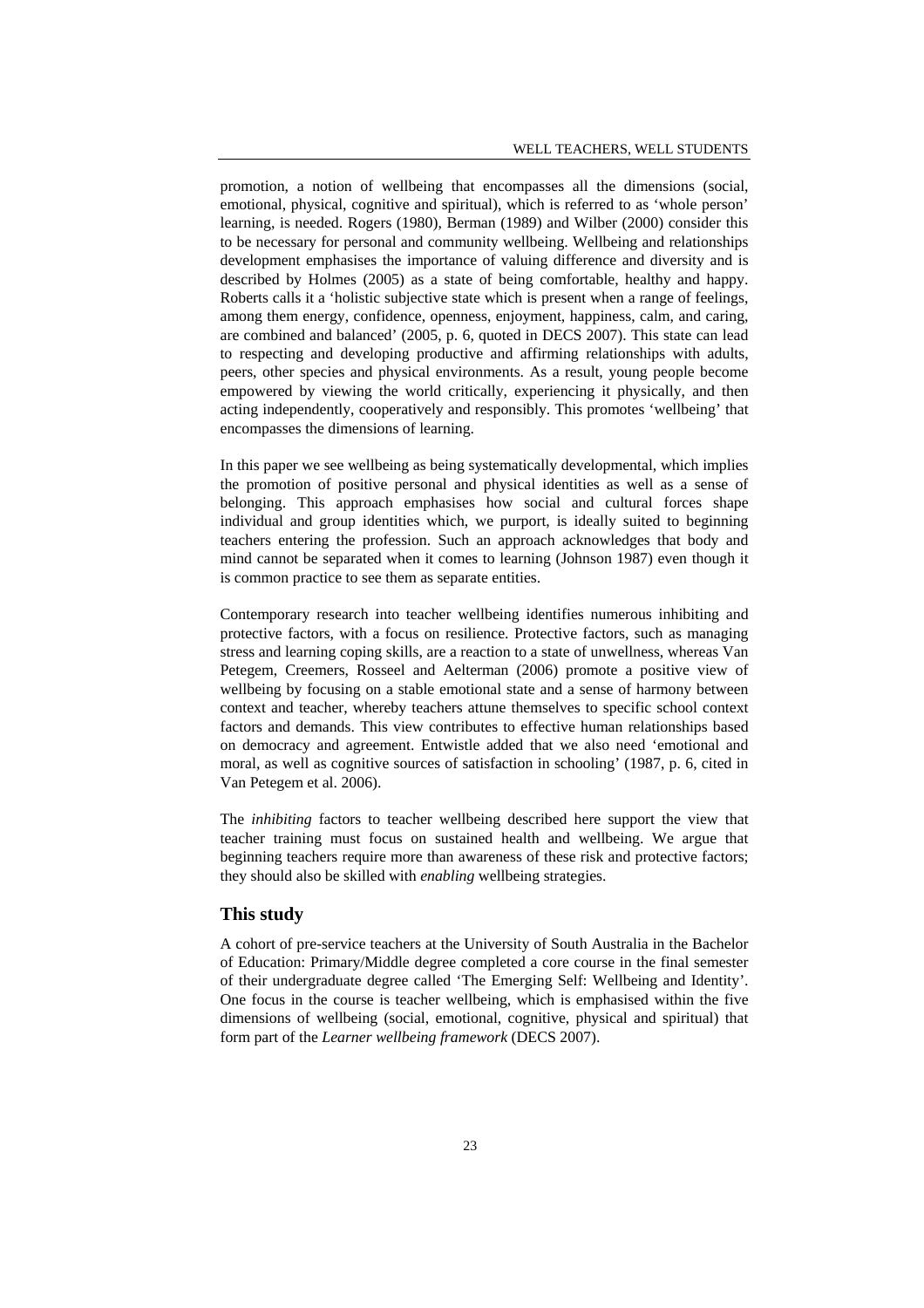The participants from this course engaged in a small research study that focused on beginning teachers' levels of wellbeing. Beginning teachers are defined here as those at the end of their formal undergraduate coursework who have met all university requirements including a minimum of 90 days professional experience in schools. They are eligible for graduation from the program and, once registered by the local Teachers' Registration Board, will begin work as a teacher. Participants (n=80) were aged between 20 and 38 years of age; 22 were male and 58 female. This program (Bachelor of Education: Primary/Middle) was selected as the focus of this study because of its unique design based on seven core principles that are embedded through its teaching and learning framework. Importantly, the wellbeing course is largely influenced by the wellbeing and relationships development principle, described in the program accreditation document as a principle that:

- explores how young peoples' wellbeing can be enhanced through developing positive identities, relationships, purpose (hope), empowerment, success, rigour and safe living;
- prepares young people for roles within complex systems where multiple literacies, and bodily and thinking skills are essential;
- is committed to presenting learning environments that engage multiple perceptual modalities, allowing for broader student learning styles to be accommodated as well as stimulated;
- is committed to a collaborative and teams approach to teaching and learning; and
- challenges students to work together to know and understand young people in their care, and employ powerful pedagogical strategies to extend them within supportive environments.

In this research we employed a qualitative approach to collecting data because we required the participants to identify and then apply their personal and professional state of wellbeing to a holistic wellbeing framework that encompassed the five dimensions. Participants responded to the following focus question: *As an emerging teacher consider the issues that influence your wellbeing as you enter the educational setting. Draw on the five dimensions of wellbeing (cognitive, social, emotional, physical and spiritual) and the strategies you will employ to promote your own positive wellbeing. Describe possible outcomes of these strategies.* This narrative genre provided them with a free-flowing space in which to think deeply, to reflect and plan. This research methodology is supported by Clandinin (2007) who claimed that narrative ways of studying what goes on in classrooms, schools and teachers' lives is a challenging and unique research journey for many researchers. Participants were emergent thinkers in terms of their personal understandings of teachers' work and how wellbeing enabled them to be fully effective. They also worked closely with the researchers during university classes in the process of learning about this conjuncture. We provided opportunities for both formal and informal sharing of personal stories which, as Witherell and Doddings (1991, p. 1)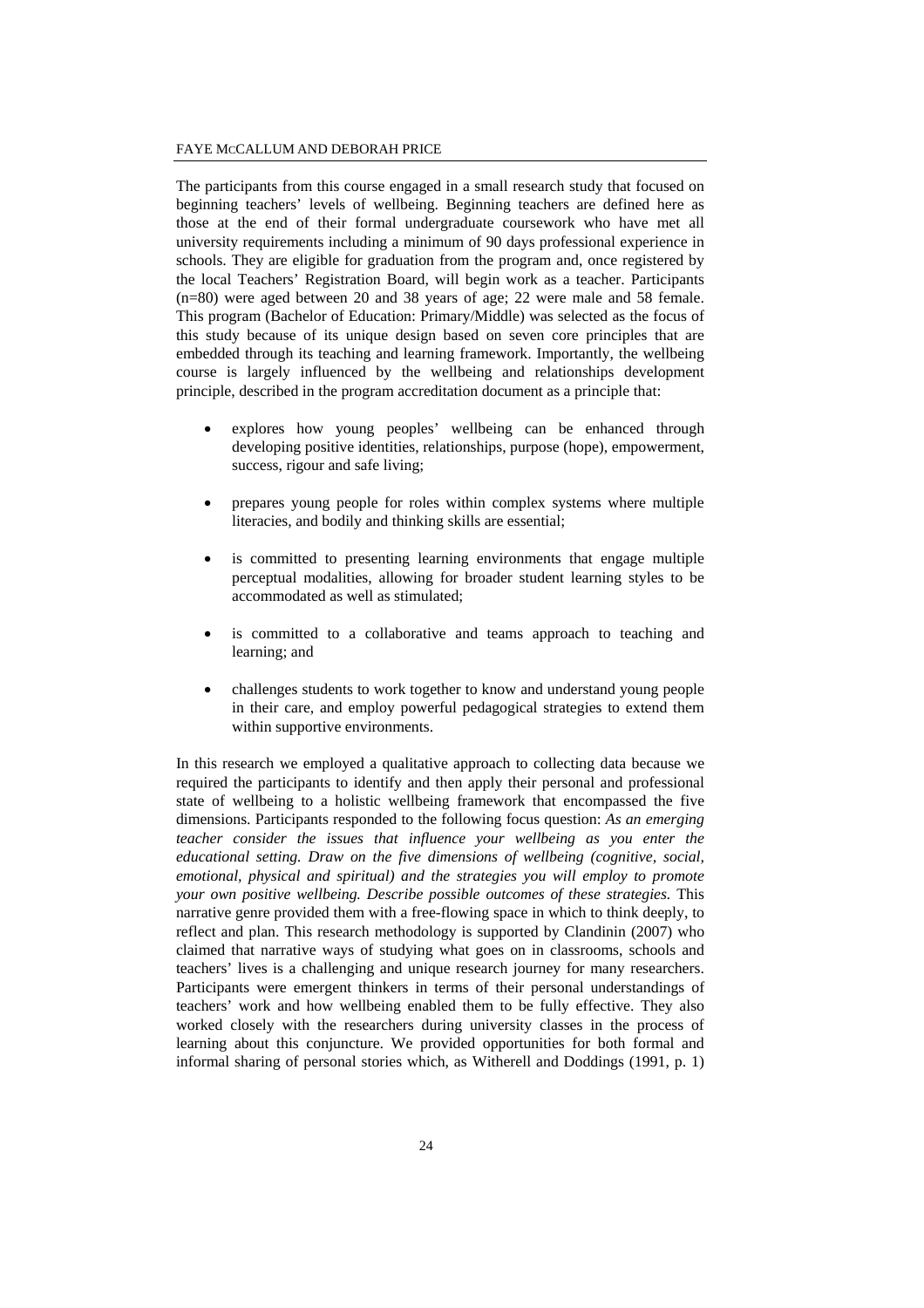pointed out, enable effectual learning to occur. Stories and metaphors, whether personal or fictional, provide meaning and belonging in our lives. They attach us to others and to our histories by providing a tapestry rich with threads of time, place, character and even advice on what we might do with our lives*.* 

The narrative approach is well suited to the present study. Not only did it allow us to examine teaching, it also enabled us to ask critical questions about teaching in the future (Clandinin 2007, p. 357). It also allowed us to pay attention to teachers, as individuals and as groups, listening to the stories they told about their work and lives in a particular context (p. 359). And, as Witherell and Doddings (1991) found, narrative inquiries in teaching enable us to bring together a range of work, ideas and strategies on ways of knowing, telling and enacting caring relationships. The richness of the data in this approach enabled the participants to identify *inhibiting* factors that could contribute to stress and burnout and then to consider *enabling* strategies that would promote positive wellbeing in a professional setting.

## **Beginning teachers' inhibiting factors**

The inhibiting factors identified by this group of beginning teachers were largely due to the physical demands of teaching, personal issues or workplace-related factors.

## *Physical demands of teaching*

The beginning teachers talked about transition from university to teaching as an anxious time that impacted on their level of wellness. Factors that contributed to their changed level of wellness included:

- increased workload where many more hours were spent outside the normal school day preparing for teaching;
- physical tiredness;
- general voice problems;
- stress from dealing with additional issues like disorderly classrooms, negative school culture and having to multi-task;
- inadequate time for eating and toilet breaks;
- less available time to attend regular gym or sports training; and
- emotional tiredness caused by professional conflicts between their values and beliefs and those of the school community.

Fatigue, illness, mental problems, anxiety, anger, isolation, intolerance and loneliness have been identified as contributing factors to teacher stress. These can sometimes make teachers susceptible to illness and other related health risks (Crute 2007; Neville 2006; Thornton 2004); and cause physical and mental exhaustion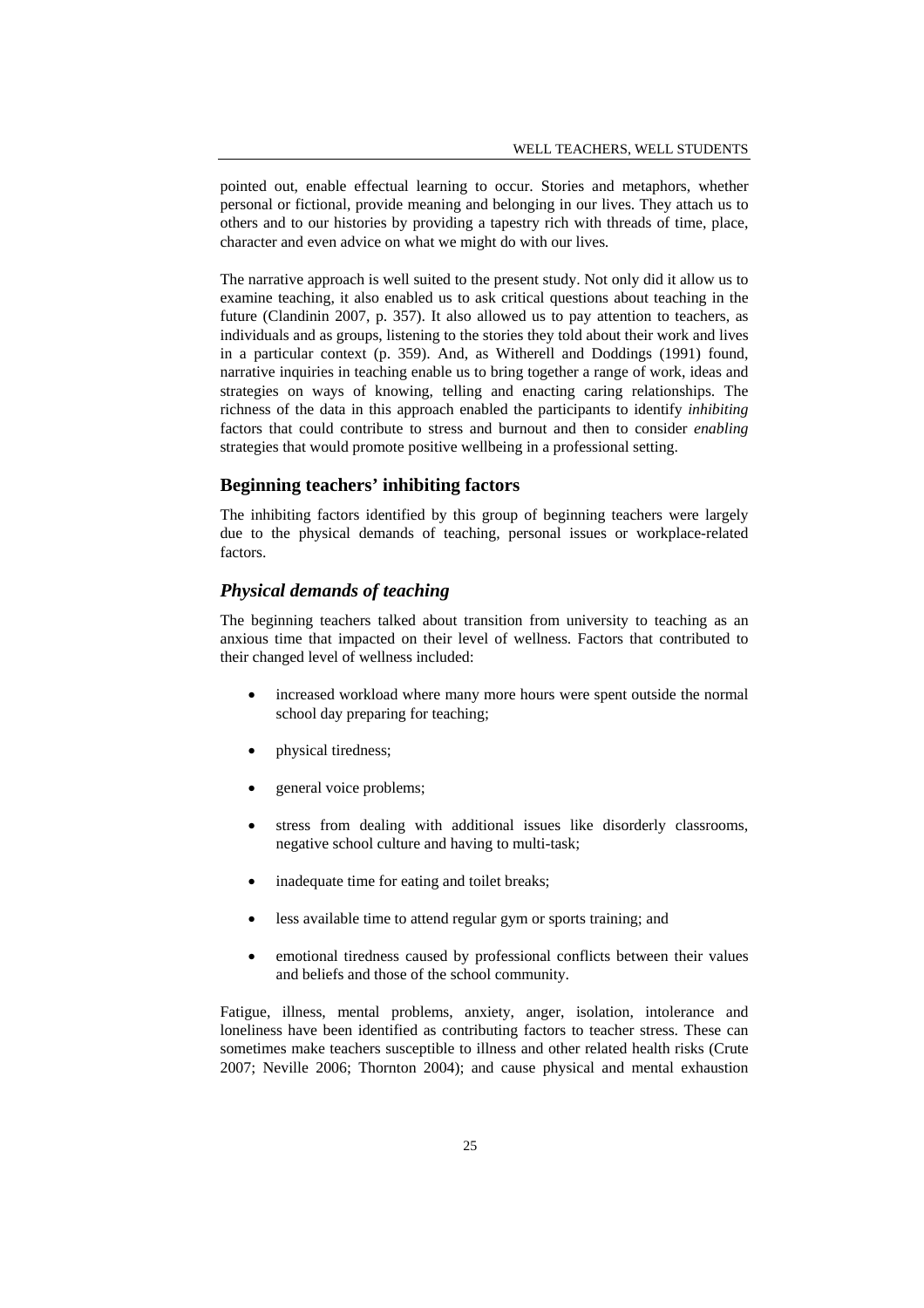(Evers, Tomic and Brouwers 2004; Pillay et al. 2005). In this study, beginning teachers felt physically sick; tired from lack of sleep; physically unhealthy through a lack of time to exercise and cook healthy meals; unmotivated; run down; and sometimes depressed, which caused unhealthy eating, lethargy, longer term illness and health risks. Frustration at being time poor was the major concern because this manifested itself in less time for fitness and maintaining a healthy lifestyle which, for some, led to physical and mental exhaustion. This was exacerbated for those in isolated environs, as this participant shared:

I found I had limited time to attend a regular gym or football training and therefore there was a reduction in my amount of exercise. And teaching in the country – I had to leave friends and family. There were daily emotional highs and lows.

Beginning teachers expressed an awareness of their poor health and wellbeing, which was exacerbated by drinking too much coffee or alcohol, being tired due to sleep deprivation or anxiety, and feeling depressed.

#### *Personal issues*

Beginning teachers experienced additional burdens to those of more experienced teachers. These were often personal issues brought about because they set high expectations caused by added pressure placed on them to achieve and to 'get it right' all of the time; by the struggle to find a work–life equilibrium; by trying to meet society's perception of a 'good' teacher; by managing changing multidimensional roles; and by the need to appear confident to others. These experiences were further amplified because the beginning teachers were working in new environments where they had to build new relationships with students, teachers and parents/carers, at the same time as they grappled with the demands of the curriculum and managing student behaviour. As one beginning teacher stated,

I felt overwhelmed with learning and workload. I had a fear that my students would fail. There was self-doubt about being an effective teacher and I was spending too much time on lesson plans – to the detriment of social relationships with family and friends.

The beginning teachers in this study said that they tried to cope on their own, in their own classrooms and in the school, but that this often created additional anxiety and pressure. They found that work became emotionally draining because of having to deal with student and family concerns, the politics of the workplace and the need to reflect on their own performance whilst developing a teacher identity. One participant reported 'feeling unsupported, unaccepted. I had a fear of violence at my school, and my anxiety impairs my ability to perceive a situation logically.' A familiar complaint was that 'I was not looking after myself. I was taking on too much. I was thinking you can do it all yourself.' Another commented that as a preservice teacher they had not realised the extent of the emotional demands of the job. Working in an isolated environment (like a rural setting) meant that some beginning teachers were away from familial support structures. This beginning teacher reflected that beginning teachers were not equipped with emotional strategies like coping, autonomy, self-development, and the skills to counsel students and parents. Beginning teachers in other schools experienced feelings of isolation because they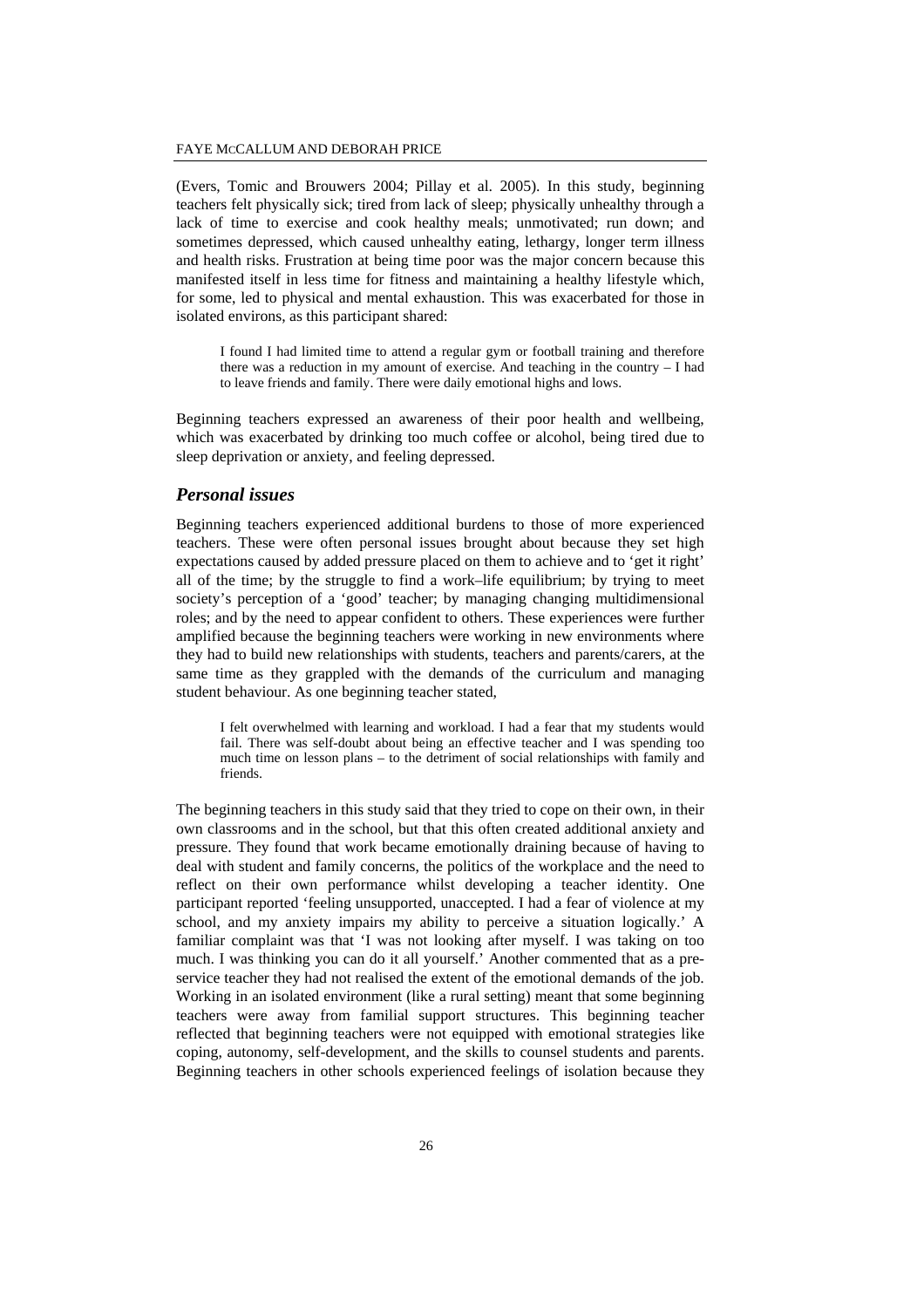were too busy to talk to other teachers, to get their opinions and perspectives heard, and were not confident to discuss what worried them. The beginning teachers realised that exhaustion impacted on their emotional resilience and cognitive functioning, and that social interactions and depersonalisation led to isolation and potential loss of faith in self and the world. Pillay et al. (2005), who researched the first 12 months of a teaching career, stated that a reduced sense of personal accomplishment may bring on lessening self-esteem and self-efficacy and ineffective cognitive patterns.

Both internal (related to the school or classroom environment) and external (where issues arose related to the community, the socioeconomic status or political make-up of the area, specific family structures, and individual characteristics of community members) factors contributed to this state. Sometimes the participants felt they were unprepared for these variances in school and student clientele, which were worse for temporary relief teachers (daily relief teachers who teach on demand) who felt a lack of connection with community, and lack of sufficient support in the initial years of employment. Overriding these feelings was also the deficit attitude towards 'new' teachers, often perpetuated in the media, fuelling further unrealistic expectations of them.

## *Workplace-related factors*

The places where the beginning teachers sought employment contributed to these physical and personal issues: the perceived increase in, and complexity of, teachers' workload affected many of the new beginning teachers; as did a culture of negativity; feeling overwhelmed or lacking confidence; having to deal with frequent 'difficult' situations; and the amount of time needed for planning and preparation, especially when they had to teach subjects they were not trained for, which caused them to feel inadequate and undervalued. Some realised that the rewards for teaching did not match their efforts and the demands had also increased or changed in recent years, making the learning curve for new teachers extremely challenging (Goddard and O'Brien 2003).

The beginning teachers also felt that the level of responsibility changed when they transitioned from pre-service teacher to teacher. They mentioned that they were required to have extensive content knowledge in order to teach effectively. But what was more demanding for them was the need to cater for diverse family and cultural contexts in the curriculum. These 'add-ons' did not fit neatly into the required areas of learning and involved higher emotional involvement because of the need to adhere to legislative guidelines, administrative matters and parent meetings. Despite their own level of personal unwellness as beginning teachers, many felt more concerned about student wellbeing, acknowledging that some schools felt like they were becoming the dumping ground for issues that did not fit neatly into the core curriculum. There also appeared to be a mismatch between the teachers' desire for student success and the actual outcomes. They held high expectations for their students, which led to mixed feelings about their teaching capabilities, a situation that Goddard and O'Brien (2003) stated forces new teachers to prove themselves as worthy and credible.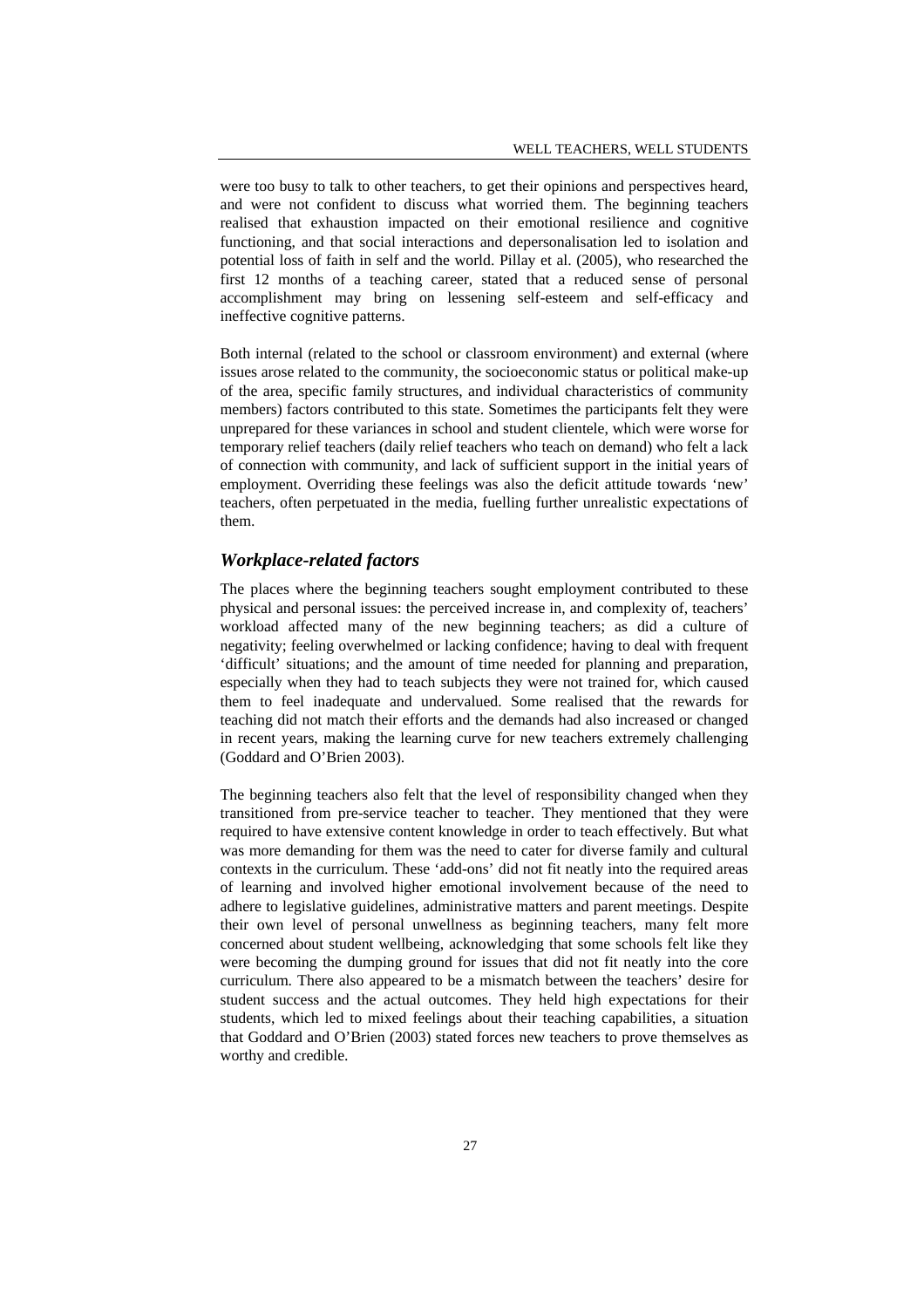The apparent transformation of teachers' work contributed to their stress levels. The transformation included increased levels of administrative paperwork, a breakdown in discipline, media criticism, new assessment procedures and curriculum innovations, parent and community expectations, increased workload pressures, lack of influence over decision making, and inadequate salary. One beginning teacher documents this:

Information technology advances; dealing with students, parents, staff, community; learning new information (curriculum and pedagogy) and skills; ineffective staff relationships; low levels of collegial support; role conflict; teacher relocation; lack of leadership support and recognition, particularly with adapting to site, state and national changes; student behavioural problems; and inadequate resources.

Another beginning teacher mentioned that 'classes are too large, there are poor working conditions and classroom infrastructure is dull or inadequate – making it very hard to rock up every day and be excited about teaching'. From a systemic viewpoint, central policies and procedures were not adhered to consistently or conflicted with personal values and beliefs (e.g. behaviour management), were too rigid, and the schools failed to acknowledge teachers' concerns or review policies.

Contract teachers (those employed for short periods) experienced additional burdens to wellbeing, as there is

insufficient time to get to know children, poor parent perception of contract teachers, limited social connections within the school, lack of assistance, high cognitive load, learning the specifics of the school and classes (rosters, subject areas), memory overload (student names), poor salaries, lack of job flexibility, public pressure, budget cuts, excessive paperwork and testing, demanding student and parent behaviour.

This study has identified a number of inhibiting factors for beginning teachers that impact on teachers' working and personal lives, inadvertently affecting the wellbeing of the students they teach. The participants in this study showed acute awareness of these issues and were able to identify strategies that could address many of the inhibiting factors. We refer to these as enabling factors and will demonstrate how personal wellbeing transpires when all five dimensions of wellbeing coincide.

## **Beginning teachers' enabling strategies**

Patterson, Collins and Abbott (2004) profess that a healthy balance between work and personal lives is developed by teacher resilience, having collegial support, regular professional development, working with others who have similar values and beliefs, valuing positive relationships with others that promote teacher learning, and developing teacher confidence. The beginning teachers recognised the importance of these elements and suggested practical strategies:

- setting up the classroom to achieve a good working space;
- allocating tasks so responsibility is shared;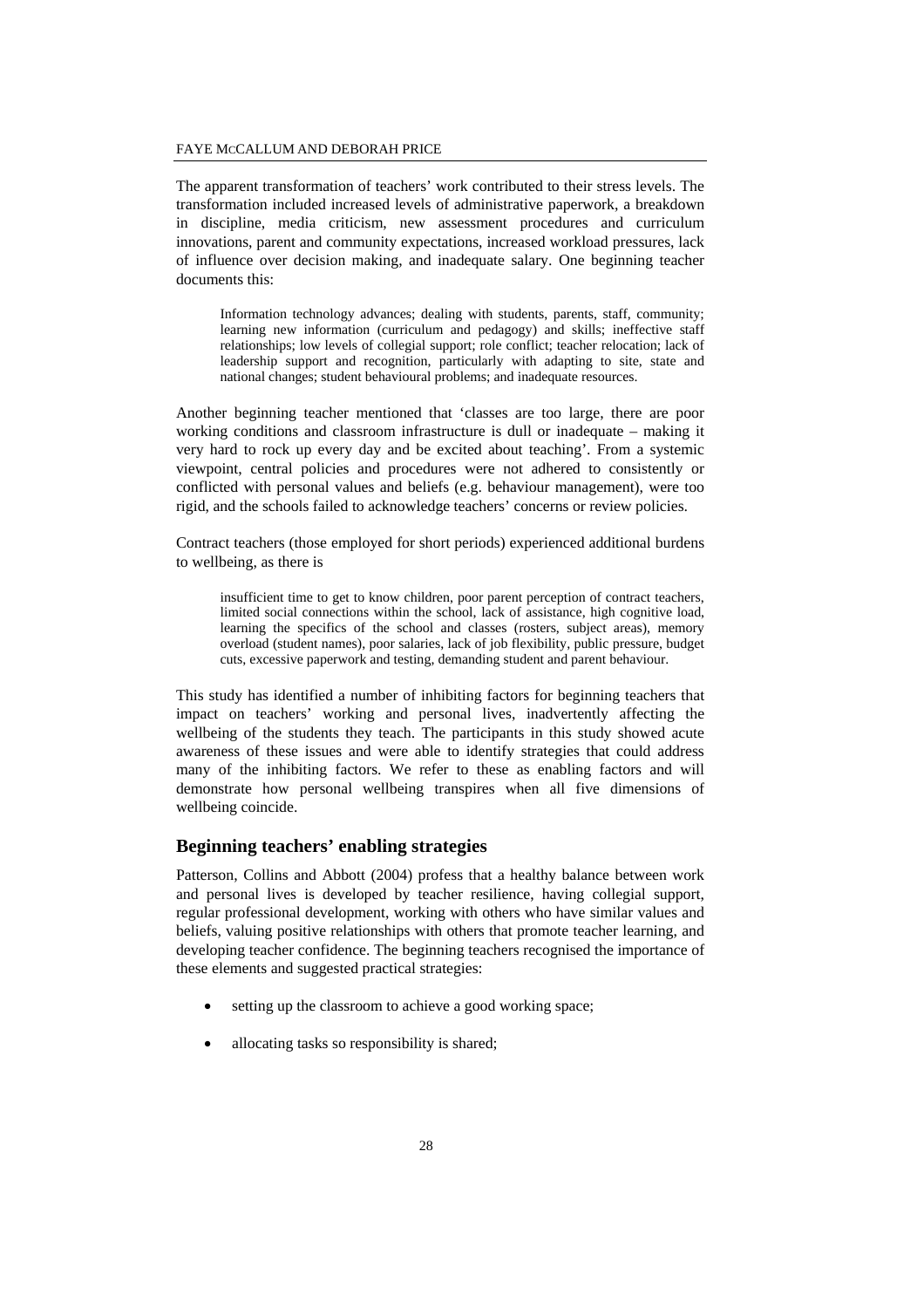- establishing behavioural boundaries within the classroom;
- attending to light and room temperature;
- establishing a positive, bright, cheerful, inviting environment in the classroom and staffroom;
- knowing and working within the school policies;
- managing personal time, setting priorities and avoiding work overload; and
- planning lessons to meet learner needs.

They identified specific experiences, qualities and ideas according to the five dimensions of wellbeing and spanned individual, classroom, school, community and professional fields, which indicated that the beginning teachers were aware of the holistic nature of wellbeing and the importance of stakeholders working together to achieve this.

The beginning teachers acknowledged the importance of the *physical* dimension and maintaining a fit and healthy lifestyle. They were frustrated when their physical regime was interrupted by isolation or the demands of the job, but they were able to provide extensive practical strategies that would enhance teaching for young learners in the classroom as well as model good wellbeing practices across the whole school and the community. They reported that certain experiences were required if physical wellbeing was to be achieved, like having a healthy and nutritious diet, regular sleep, a regular fitness program, consistent body weight, 'down time', and regulating potential harm to their bodies caused by teaching, like voice care.

We identified certain qualities in the beginning teachers who reported a good sense of wellbeing. These were positive thinking about the demands of the job, the importance of being a positive role model to others, a set of realistic coping strategies for the times when things went wrong, and the confidence to ask for help.

However, a significant recurring theme for the beginning teachers was the realistic awareness of the lessened time available to them, particularly in the initial stages of their career. Integrating the physical and cognitive wellbeing dimensions with the intellectual demands of school policies and procedures was vital, and was achieved by integrating exercise and healthy eating. Ideas for beginning teachers included incorporating relaxation activities into daily regimes, using professional services for support, and ensuring that the classroom space was safe, both physically and emotionally.

*Emotional* and *social* strategies were interlinked, as the beginning teachers acknowledged that a positive emotional state was enhanced if individuals had a balance of social activities in their personal or work lives. They valued socialising with colleagues and working in teams as the means to develop collaborative working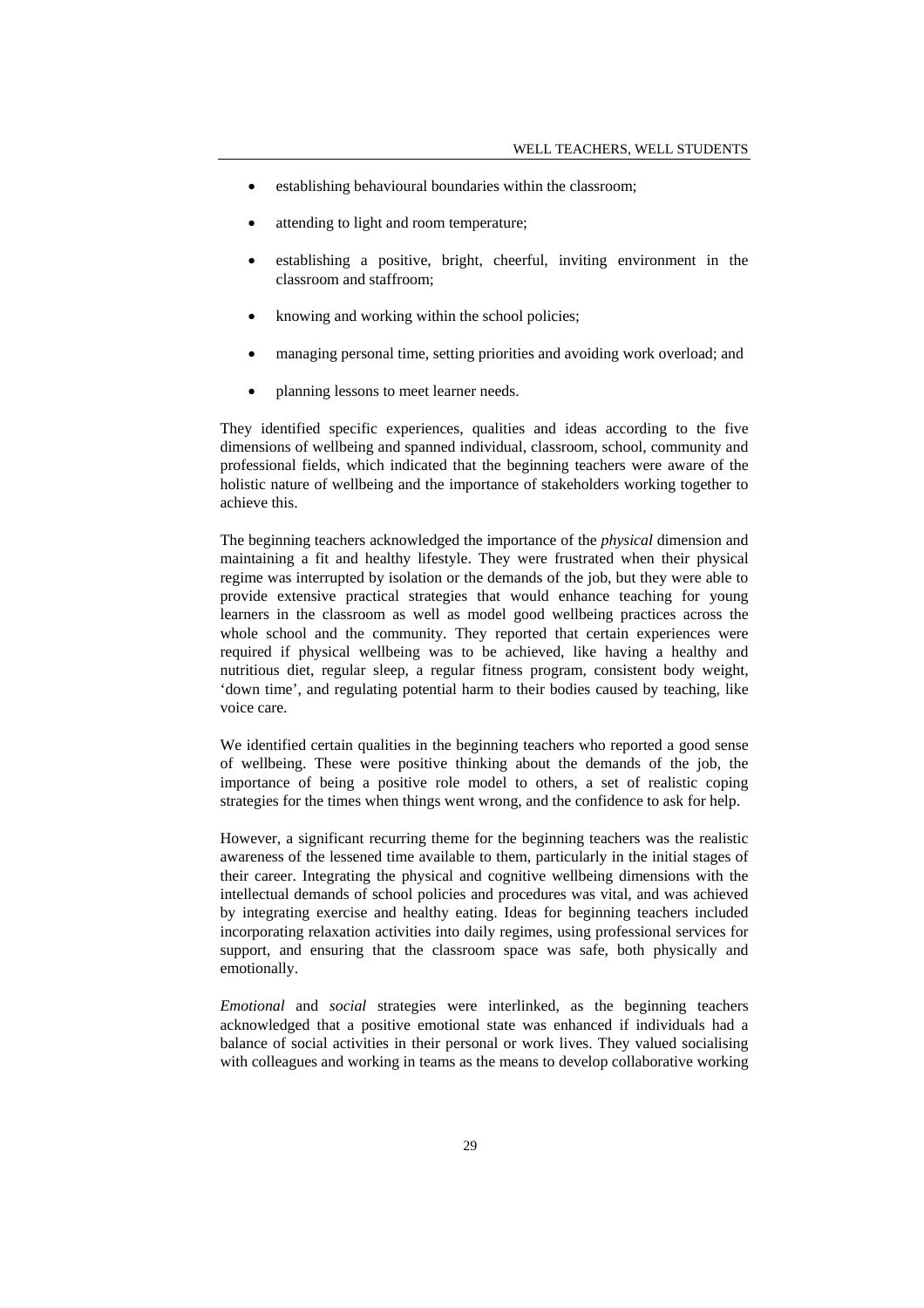relations that promoted networks of emotional support. These also contributed to the development of a positive learning community that was inclusive of the learners in their classes, carers, the wider community and the leadership group.

Another prominent enabling strategy described by beginning teachers was the inclusion of the voice of members of the school community in contributing to decision making, policy development and school activities. This promoted a sense of belonging, value, mutual respect and collegiality within the community. They identified working with others in programming, assessment and reporting as opportunities to acknowledge skills, celebrate achievements, share resources, and build professional and personal relationships. Preparation, organisation, prioritisation and setting realistic goals were described as key factors to avoiding stress. The impact of a poor emotional state, which could produce stress, burnout and ultimately mental illness, meant that the beginning teachers should involve the employer and professional associations in the management of their stress levels to ensure that support was available. At the micro level, beginning teachers prioritised establishing a healthy classroom to ensure that both teacher and children were working in a happy, safe and welcoming learning environment in which they felt connected. It was important to display work, open windows, have a clean, spacious, nice smelling classroom, play music, and have visual aids.

The beginning teachers highlighted building relationships with students, parents and community members as a vital ingredient in the social and emotional space. These relationships were typified by being an active listener and open communicator, which was sometimes implemented through various means including social networking sites. Initiatives that promote lifelong learning include being active as a volunteer, and being engaged in after school sports and extracurricular activities. Socialising during leisure time was seen as a worthwhile experience that helped to develop qualities like respect, teamwork, a connection with others and social competence skills (empathy, sympathy and genuineness). Most importantly, they saw family and friends as integral to maintaining and promoting social and emotional wellbeing.

The teachers saw the importance of maintaining study, professional development, training and inquiry into one's practice as contributions to *cognitive* wellbeing. The beginning teachers acknowledged that being planned and well organised for daily teaching, supported by the skills of flexibility and adaptability, were essential survival strategies for the classroom. McDonald stated:

One of the best ways to lower the amount of stress you deal with on a daily basis is to be prepared. Some of that preparation requires organisation. Preparation is absolutely the key to being a successful teacher. The more thought and effort you put into your lessons and your job, the better you will be. You will also be less stressed throughout the year. (2006, p. 25)

Experiences of cognitive wellbeing used effectively by this group of beginning teachers included the monitoring and prioritising of workload, keeping the brain active, setting achievable long- and short-term goals, reviewing these goals, and participating in research opportunities. Having colleagues they could 'get along well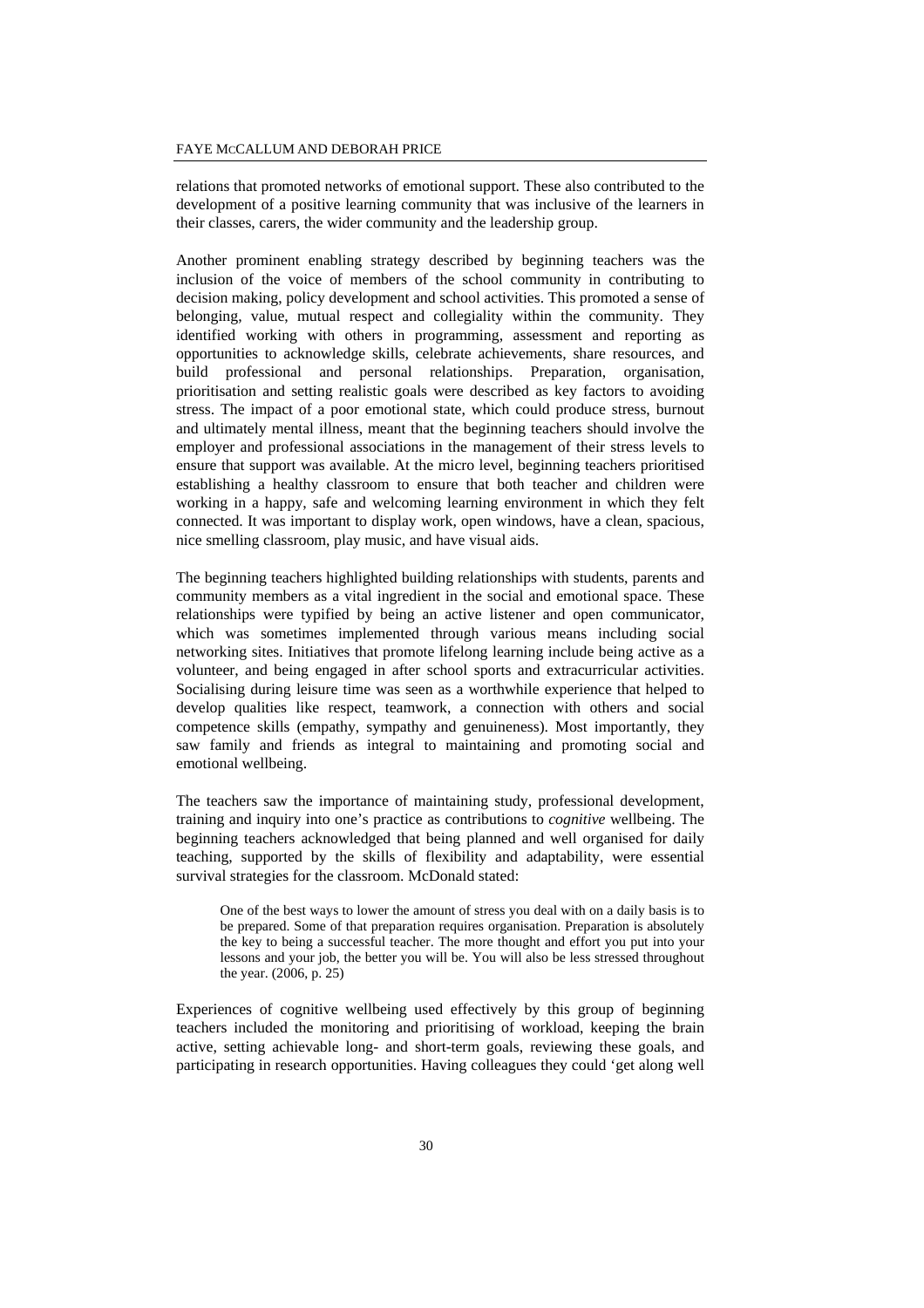with' was seen as important by one participant who also stated: 'keeping motivated and curious, taking risks, experimenting with new ideas, attending professional development, doing further study, and research and inquiry projects'. These were all elements that they perceived as enabling cognitive wellbeing strategies, particularly as part of a whole-school learning community. Examples of specific cognitive skills that could enhance wellbeing were engaging in activities that enhanced memory and problem solving, completing tasks that involved information processing, doing puzzles, conducting inquiries into teaching and learning, thinking laterally, and being committed to lifelong learning.

One participant advised:

Ask yourself 'What's the worst that can happen?' Make a list of your own strengths and accomplishments and refer to it to boost confidence. Don't waste energy worrying. Take action on what you can control and minimise risks for what you don't.

This beginning teacher showed a relaxed yet positive attitude to the demands of her teaching experience and was quite realistic. This example of spiritual wellbeing was included in the beginning teachers' list of strategies, which also included maintaining a journal as an effective reflective activity, relaxing activities like meditation and yoga that helped to focus or re-focus oneself, and calm environments that sometimes included music, soft voices or elements of the outdoors. Teachers who could set goals, reflect, take 'time-out' and relax demonstrated spiritual qualities that augured well for their overall wellbeing. Connectedness and a sense of belonging were essential for spiritual wellbeing and were developed by working alongside others with a common purpose whilst respecting differing values and beliefs. Having time to relax and reflect promoted a positive identity, self-esteem and connectedness to one's own feelings. Beginning teachers described incorporating spiritual wellbeing into school policy and procedures including school values and ethos statements as enabling strategies in establishing a learning community where all members felt safe and had a sense of belonging.

This group of beginning teachers believed that the multidimensional nature of all of these wellbeing strategies would contribute to their retention in teaching. However, the summary of all of the strategies indicates that beginning teachers must also have a capacity to take action against inhibiting factors. These may include:

- having positive self-esteem and self-efficacy;
- taking an active stance towards obstacles;
- developing the ability to see a difficulty as a problem that can be worked on, overcome, changed, endured or resolved;
- having a level of reasonable persistence; and
- developing a range of strategies and skills to bear on problems in flexible ways.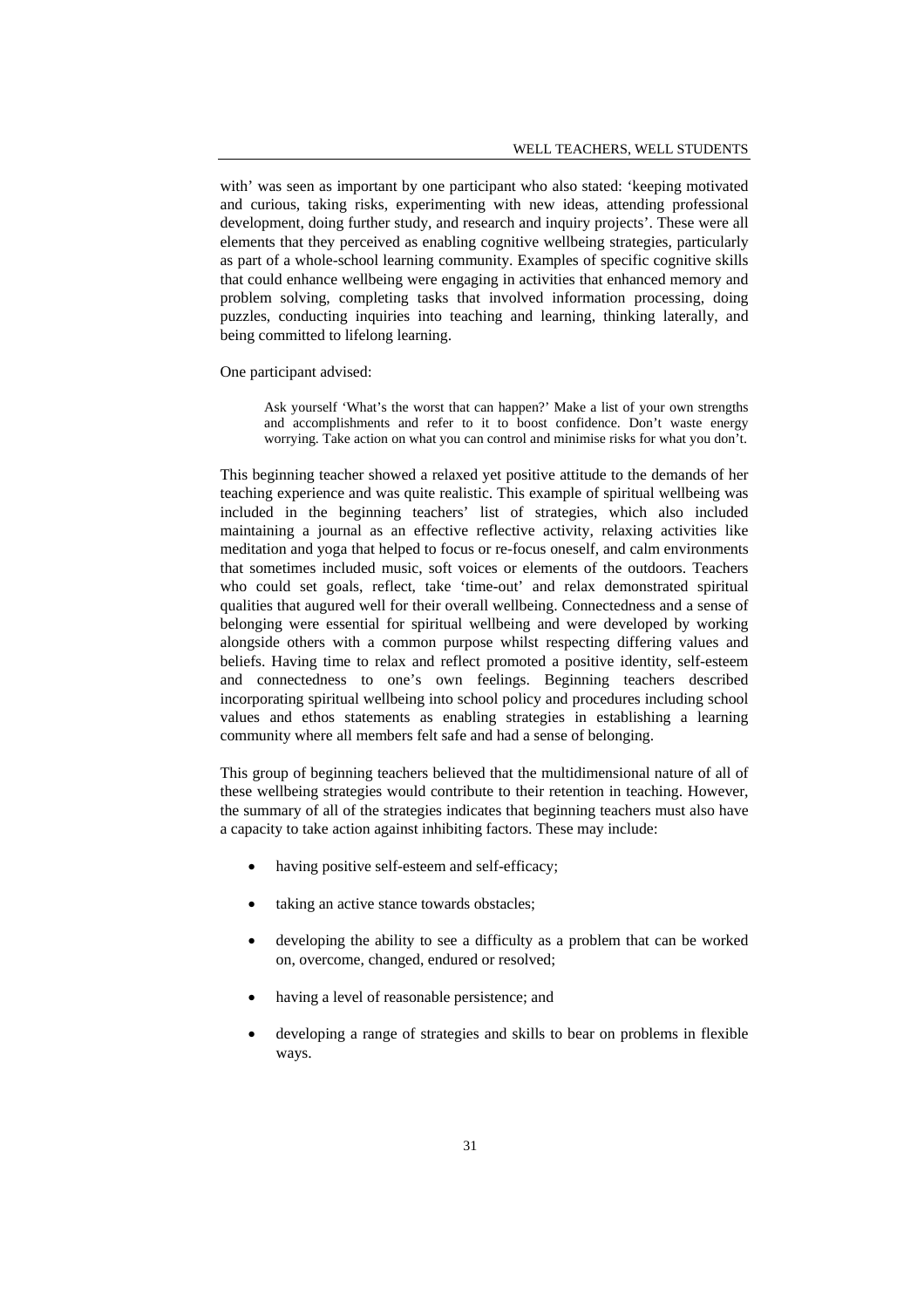Beginning teachers who acknowledged they had positive wellbeing demonstrated that they also had personal and professional protective qualities that influenced their state of competence. These included social competence, problem-solving strategies, autonomy, a futures perspective, hope and feelings of belonging to a team that shared a common purpose. These qualities allow teachers to display wellbeing, which ensures that learners in their classrooms benefit from this level of wellness.

#### **Summary**

In this paper we have argued that beginning teachers must adopt enabling wellbeing strategies if they are to be retained as effective practitioners and as role models that contribute to the wellbeing of future generations. We suggest that wellbeing is developmental and individualised, which is particularly pertinent to beginning teachers as it implies the promotion of positive personal and physical identities as well as a sense of belonging, and it also provides teachers with a sense of empowerment in their new role. The community, school leaders and employers are instrumental in helping to raise awareness, and to establish and maintain positive workplace practices that foster working and learning conditions appropriate for the development of wellbeing for future teachers and leaders. This holistic approach emphasises how social and cultural forces shape individual and group identities, an important characteristic of long-term happiness, growth, sustainability and satisfaction in the teaching profession.

## **References**

- Berman, JA 1989, 'Person characteristics and the perception of organization and climate', *International Journal of Value-Based Management*, vol. 2, no. 2, pp. 101–110.
- Bernard, M, Stephanou, A and Urbach, D 2007, *ASG student social and emotional health report*, ACER, Melbourne.
- Butt, R and Retallick, J 2002, 'Professional well-being and learning: a study of administrator–teacher workplace relationships', *Journal of Educational Enquiry*, vol. 3, no. 1, pp. 17–34.
- Clandinin, DJ (ed.) 2007, *Handbook of narrative inquiry: mapping a methodology*, Sage, Thousand Oaks, CA.
- Crute, S 2007, 'Don't lose your head', *NEA Today*, vol. 25, no. 5, p. 46.
- Cummins, R, Eckersley, R, Pallant, J and Okerstrom, M 2002, *The impact of personal relationships and household structure on the wellbeing of Australians*, Australian Unity Wellbeing Index Report, Australian Centre on Quality of Life, Deakin University, Melbourne.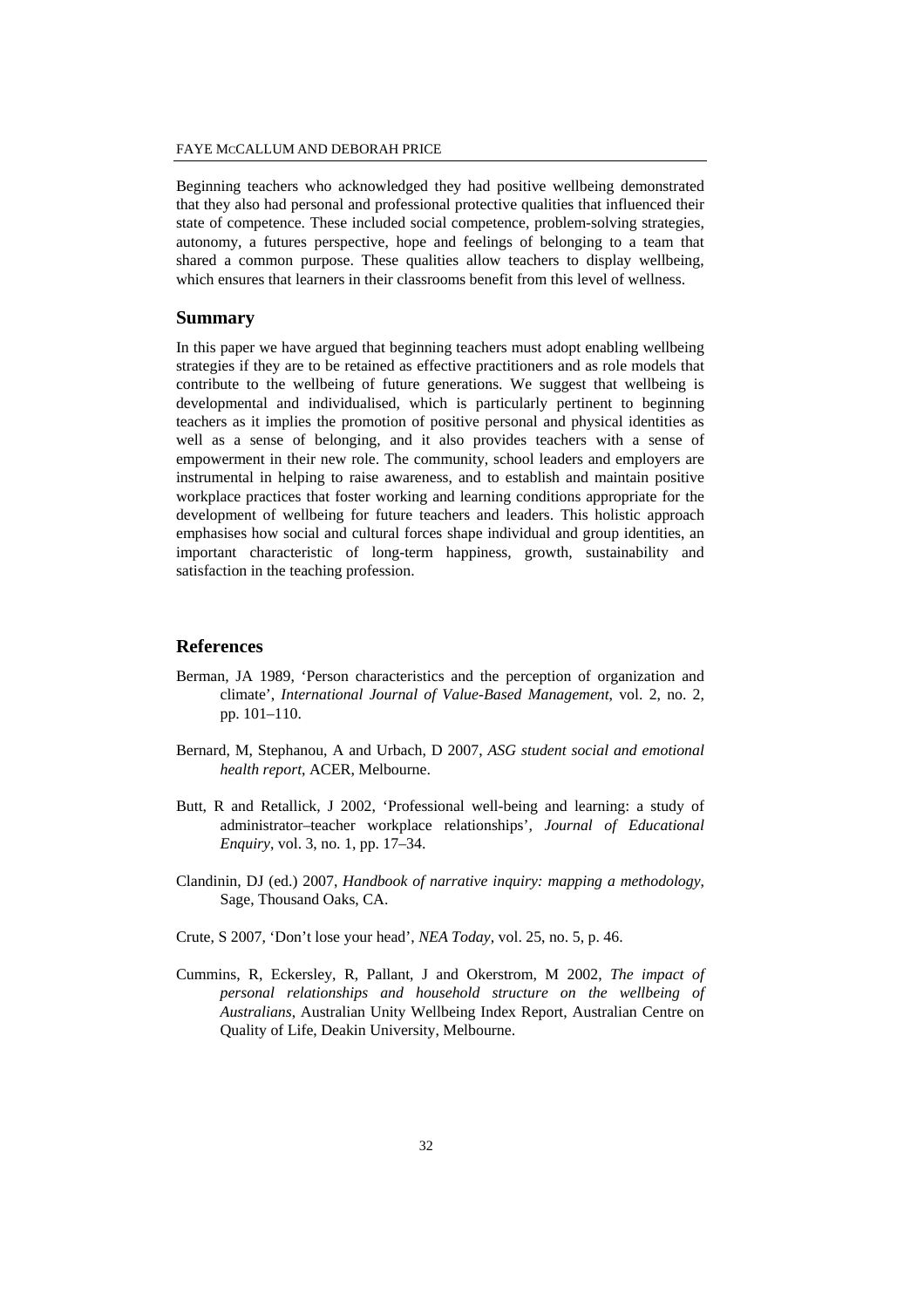- Department of Education and Children's Services (DECS) 2007, *Learner wellbeing framework for birth to Year 12*, DECS, Adelaide.
- Evers, WJ, Tomic, W and Brouwers, A 2004, 'Burnout among teachers: students' and teachers' perceptions compared', *School Psychology International*, vol. 25, no. 2, pp. 131–148.
- Goddard, R and O'Brien, P 2003, 'Beginning teacher perceptions of their work, well-being and intention to leave', *Asia Pacific Journal of Teacher Education and Development*, vol. 6, no. 2, pp. 99–188.
- Hakanen, JJ, Bakker, AB and Schaufeli, WB 2006, 'Burnout and work engagement among teachers', *Journal of Social Psychology*, vol. 43, pp. 495–513.
- Hart, PM, Wearing, AJ, Conn, M, Carter, NL and Dingle, RK 2000, 'Development of the school organisational health questionnaire: a measure for assessing teacher morale and school organisational climate', *British Journal of Educational Psychology*, vol. 70, pp. 211–228.
- Holmes, E 2005, *Teacher wellbeing: looking after yourself and your career in the classroom*, Taylor & Francis, London.
- Hugo, G 2007, 'Attracting, retaining and empowering quality teachers: a demographic perspective', Kevin Majoribanks Memorial Public Lecture. University of Adelaide, Adelaide, 4 October.
- Johnson, M 1987, *The body in the mind: the bodily basis of meaning, imagination, and reason*, University of Chicago Press, Chicago.
- Lantieri, L and Nambiar, M 2004, 'Sustaining the soul that serves: healing from within', *Reclaiming Children and Youth*, vol. 13, no. 2, pp. 120–125.
- Leggo, C 2005, 'The heart of pedagogy: on poetic knowing and living', *Teachers and Teaching: Theory and Practice*, vol. 11, no. 5, pp. 435–455.
- Louden, W 2008, '101 damnations: the persistence of criticism and the absence of evidence about teacher education in Australia', *Teachers and Teaching*, vol. 14, no. 4, pp. 357–368.
- McDonald, E 2006, 'Ease stress by being prepared', *Education Horizons*, vol. 9, no. 3, pp. 25–26.
- Moon, B 2007, *Research analysis: attracting, developing and retaining effective teachers: a global overview of current policies and practices*, United Nations Educational, Scientific and Cultural Organization, Paris.
- Neville, K 2006 'Can food and supplements help you de-stress? EN's 8 essentials to try', *Environmental Nutrition*, vol. 29, no. 11, pp. 1, 6.